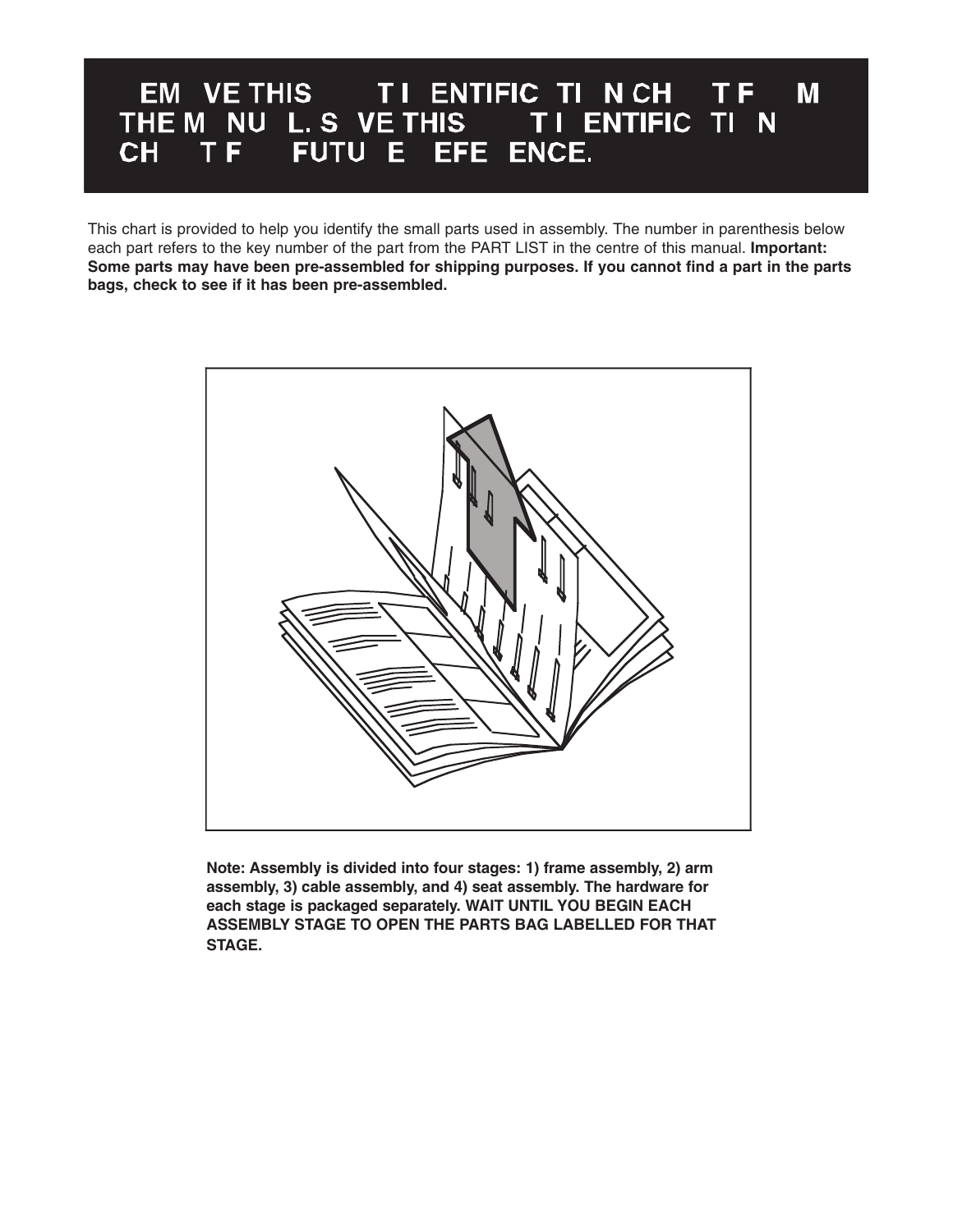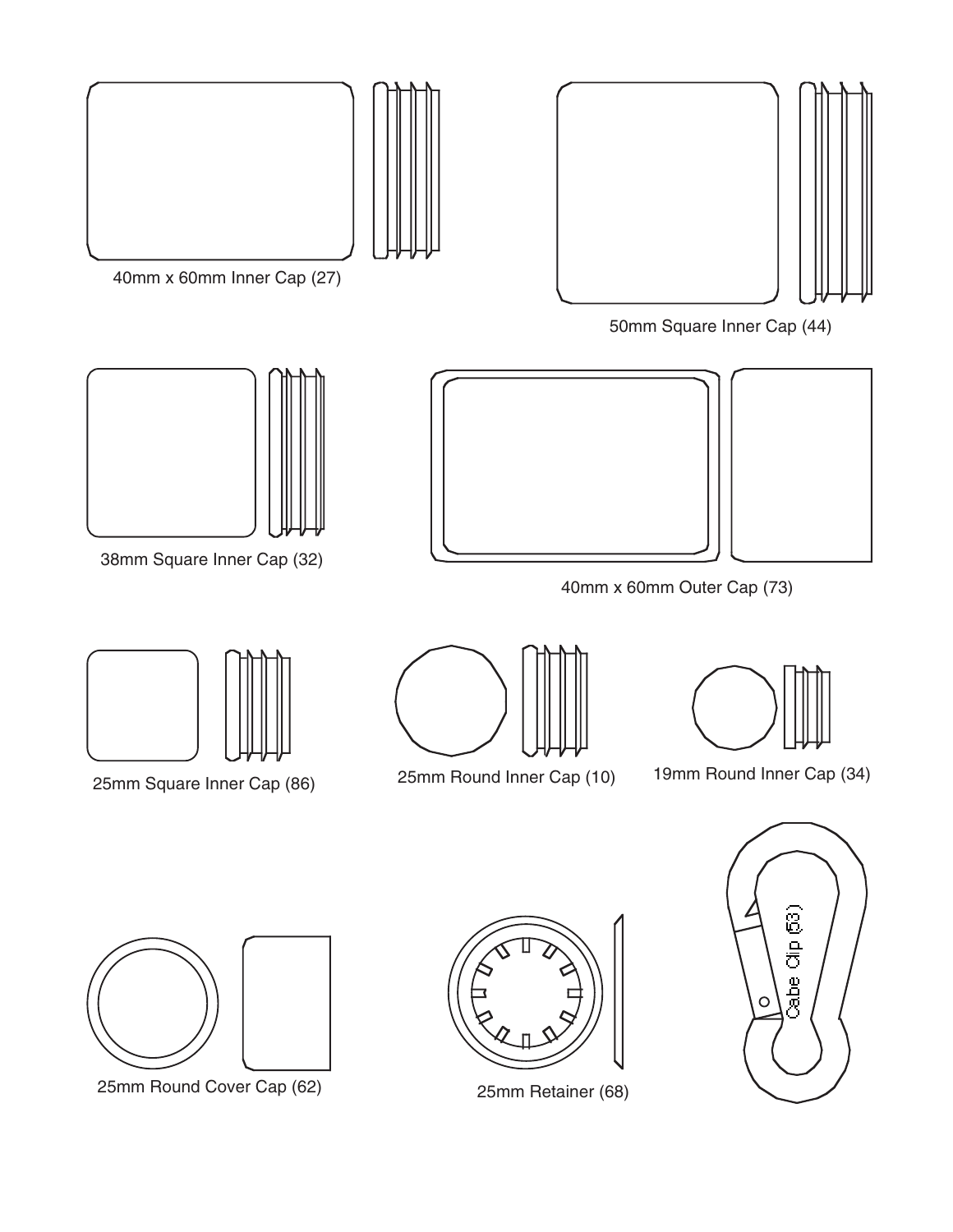# **PART IDENTIFICATION CHART—Model No. WEEVSY49220** R0404A

M8 x 45mm Bolt (66)

M10 x 45mm Bolt (88)



M6 x 50mm Bolt (33)



M10 x 52mm Bolt (12)



M6 x 50mm Carriage Bolt (38)

M10 x 55mm Carriage Bolt (1)



M10 x 60mm Bolt (7)

M10 x 63mm Bolt (90)

M10 x 70mm Bolt (22)



M6 x 73mm Bolt (43)



M5 x 20mm Self-tapping Screw (80)



M10 Nylon Locknut (21)



M8 Nylon Locknut (3)





M10 Washer (9)







M6 x 16mm Screw (18)



M6 Nylon Locknut (2)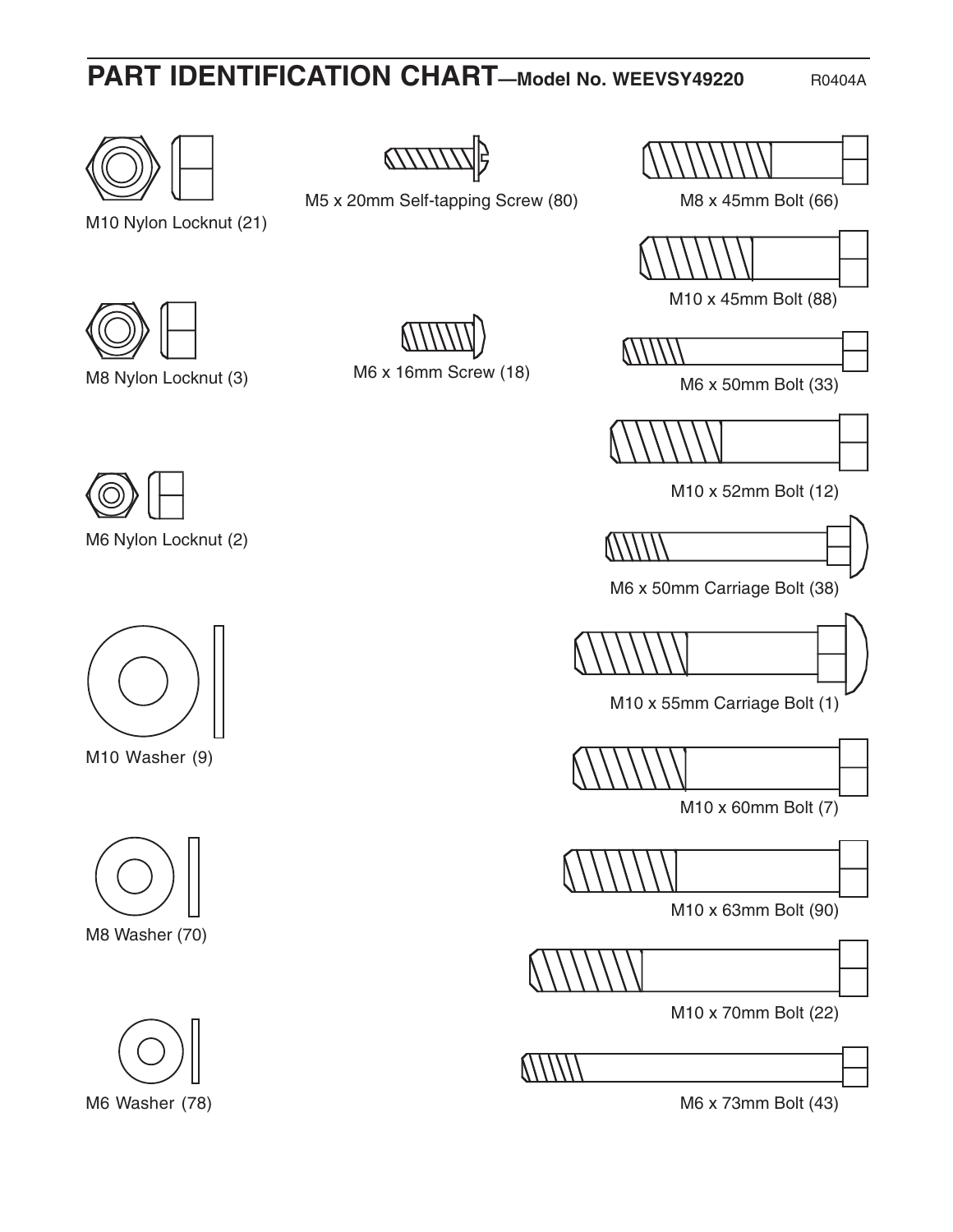M10 x 75mm Bolt (76)



M10 x 78mm Bolt (14)



M10 x 80mm Bolt (8)



M10 x 80mm Carriage Bolt (11)



M10 x 92mm Bolt (16)



M10 x 110mm Bolt (64)



M10 x 115mm Bolt (87)

M10 x 122mm Bolt (85)

M10 x 135mm Bolt (75)

M10 x 155mm Bolt (60)









M10 Thick Spacer (81)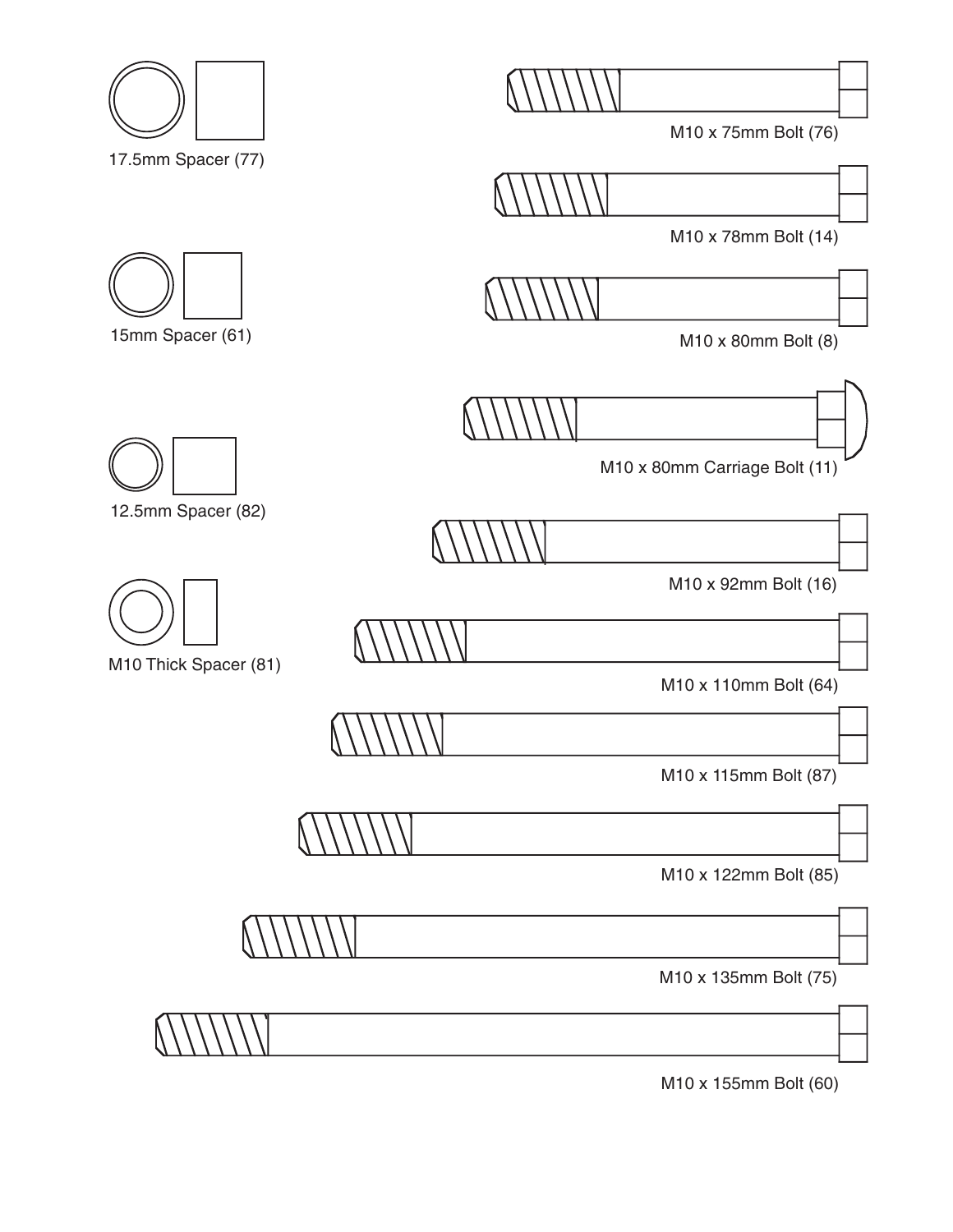### **REMOVE THIS PART LIST/EXPLODED DRAWING FROM THE MANUAL.**

#### **SAVE THIS PART LIST/EXPLODED DRAWING FOR FUTURE REFERENCE**

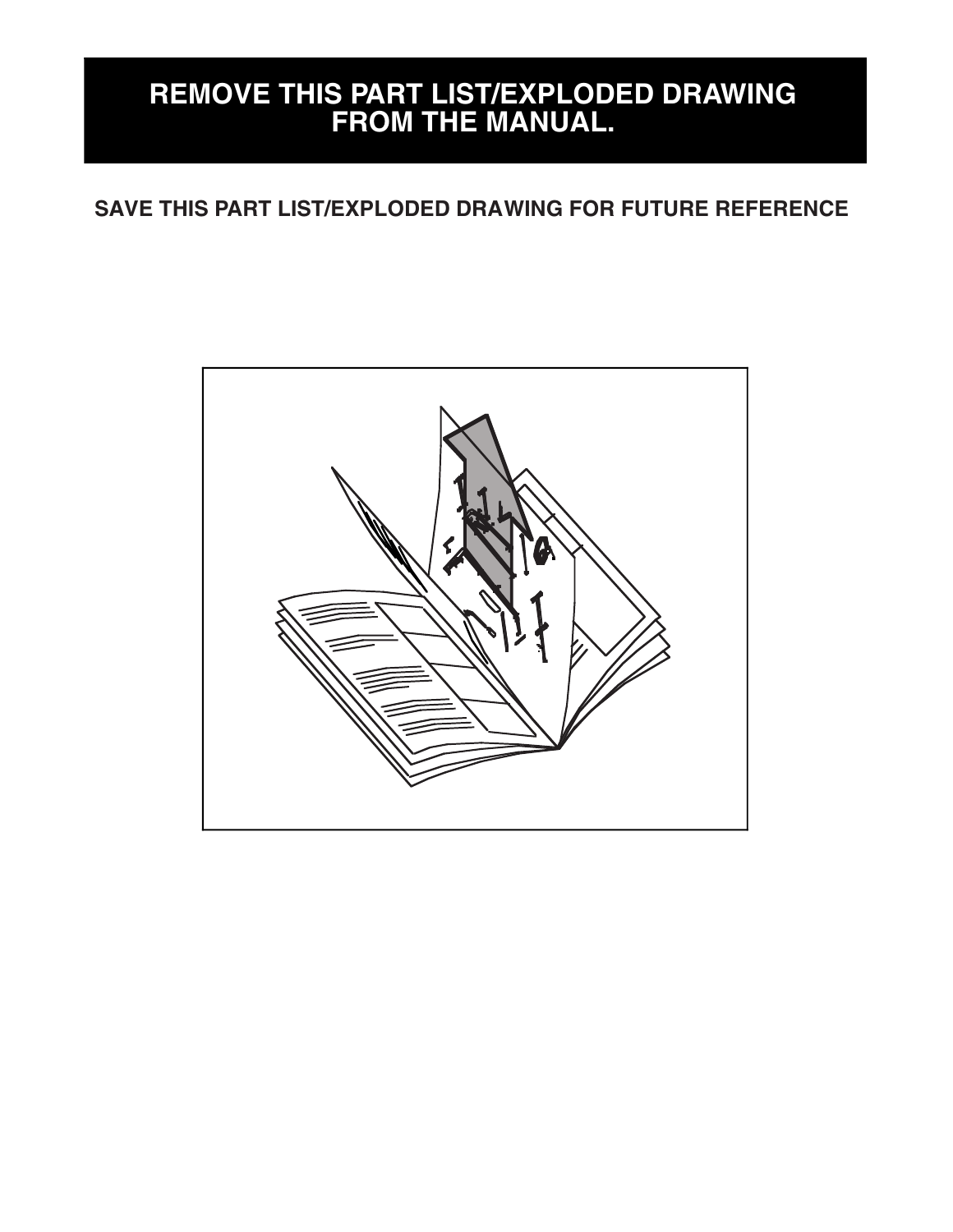#### **PART LIST—Model No. WEEVSY49220** R0404A

Key No. Qty. Description **Manual Company Rey No. Qty. Description** 1 4 M10 x 55mm Carriage Bolt 2 1 M6 Nylon Locknut 3 2 M8 Nylon Locknut 4 1 Base 5 1 Stabiliser 6 5 "V"-Pulley 7 5 M10 x 60mm Bolt 8 1 M10 x 80mm Bolt 9 14 M10 Washer 10 1 Ankle Strap 11 1 M10 x 80mm Carriage Bolt 12 2 M10 x 52mm Bolt 13 1 Seat 14 2 M10 x 78mm Bolt 15 9 90mm Pulley 16 1 M10 x 92mm Bolt 17 1 Press Frame 18 8 M6 x 16mm Screw 19 2 Weight Bumper 20 1 Pulley Bracket 21 30 M10 Nylon Locknut 22 4 M10 x 70mm Bolt 23 1 High Cable 24 1 Curl Pad 25 9 Weight 26 1 Weight Pin 27 5 40mm x 60mm Inner Cap 28 2 Pad Tube 29 1 Leg Lever 30 4 Foam Pad 31 2 Handgrip 32 3 38mm Square Inner Cap 33 1 M6 x 50mm Bolt 34 4 19mm Round Inner Cap 35 1 Curl Post 36 1 Seat Frame 37 1 Seat Plate 38 1 M6 x 50mm Carriage Bolt 39 1 Handle 40 14 Pulley Cover 41 1 Backrest 42 1 Front Upright 43 2 M6 x 73mm Bolt 44 4 50mm Square Inner Cap 45 2 Large Foam Pad 46 2 Press Arm 47 1 Left Butterfly Arm 48 1 Right Butterfly Arm 49 1 Seat Knob 50 4 Long Cable Trap 51 1 Curl Knob 52 1 Chain 53 3 Cable Clip 54 1 Lat Bar 55 1 Top Frame 56 1 Top Weight 57 1 "U"-bracket 58 2 Pulley Plate 59 1 Shroud 60 1 M10 x 155mm Bolt 61 2 15mm Spacer 62 2 Weight Guide 63 1 Weight Tube 64 1 M10 x 110mm Bolt 65 2 25mm Cover Cap 66 1 M8 x 45mm Bolt 67 1 Bumper 68 4 25mm Retainer 69 1 Low Cable 70 1 M8 Washer 71 1 Support Plate 72 1 Weight Tube Bumper 73 2 40mm x 60mm Outer Cap 74 1 115mm Pullev 75 1 M10 x 135mm Bolt 76 2 M10 x 75mm Bolt 77 4 17.5mm Spacer 78 8 M6 Washer 79 1 Large Spacer 80 1 M5 x 20mm Self-tapping Screw 81 2 M10 Thick Spacer 82 2 12.5mm Spacer 83 1 Locking Bar 84 1 Lock 85 1 M10 x 122mm Bolt 86 1 25mm Square Inner Cap 87 1 M10 x 115mm Bolt 88 2 M10 x 45mm Bolt 89 2 Sleeve 90 1 M10 x 63mm Bolt # 1 Key # 1 User's Manual # 1 Exercise Guide # 1 Exercise Chart Decal

Note: "#" indicates a non-illustrated part. Specifications are subject to change without notice. See the back cover of this manual for information about ordering replacement parts.